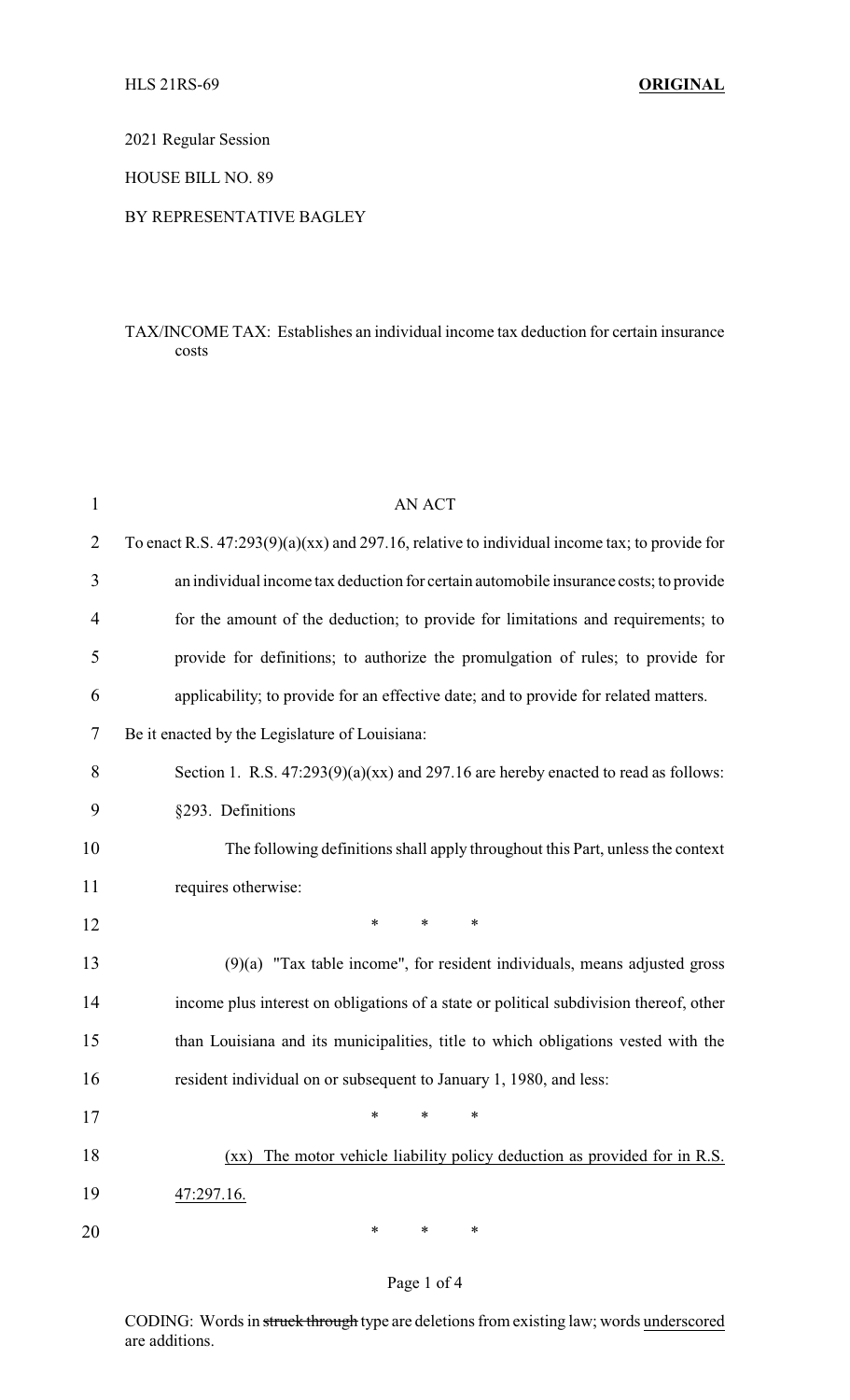| $\mathbf{1}$ | §297.16. Tax deduction; motor vehicle liability policy                                   |
|--------------|------------------------------------------------------------------------------------------|
| 2            | A. There shall be allowed a deduction from tax table income for the costs to             |
| 3            | an owner or operator of a personal automobile of premiums to secure a motor vehicle      |
| 4            | liability policy as defined in R.S. 32:900 which insures the taxpayer claiming the       |
| 5            | deduction against loss from the liability imposed by law for damages arising out of      |
| 6            | the ownership, maintenance, or use of a motor vehicle within this state. In order to     |
| 7            | qualify for the deduction, the motor vehicle liability policy shall include the          |
| 8            | minimum liability limits provided for in R.S. 32:900(B).                                 |
| 9            | B.(1) The amount of the deduction shall be equal to the actual costs of the              |
| 10           | premiums paid during the calendar year for securing the motor vehicle liability          |
| 11           | policy or one thousand five hundred dollars, whichever is less.                          |
| 12           | The amount of the deduction shall not exceed the total taxable income<br>(2)             |
| 13           | of the taxpayer claiming the deduction.                                                  |
| 14           | C. The taxpayer claiming the deduction authorized pursuant to the provisions             |
| 15           | of this Section shall maintain all records necessary to verify the amount of premiums    |
| 16           | paid for securing the motor vehicle liability policy and if requested, shall provide the |
| 17           | records to the Department of Revenue when filing the taxpayer's tax return.              |
| 18           | D. The secretary of the Department of Revenue may promulgate rules in                    |
| 19           | accordance with the Administrative Procedure Act to implement the provisions of          |
| 20           | this Section including rules related to the submission of documentation when             |
| 21           | claiming the deduction.                                                                  |
| 22           | Section 2. The provisions of this Act shall be applicable to amounts paid on or after    |
| 23           | January 1, 2022.                                                                         |
| 24           | Section 3. This Act shall become effective on January 1, 2022.                           |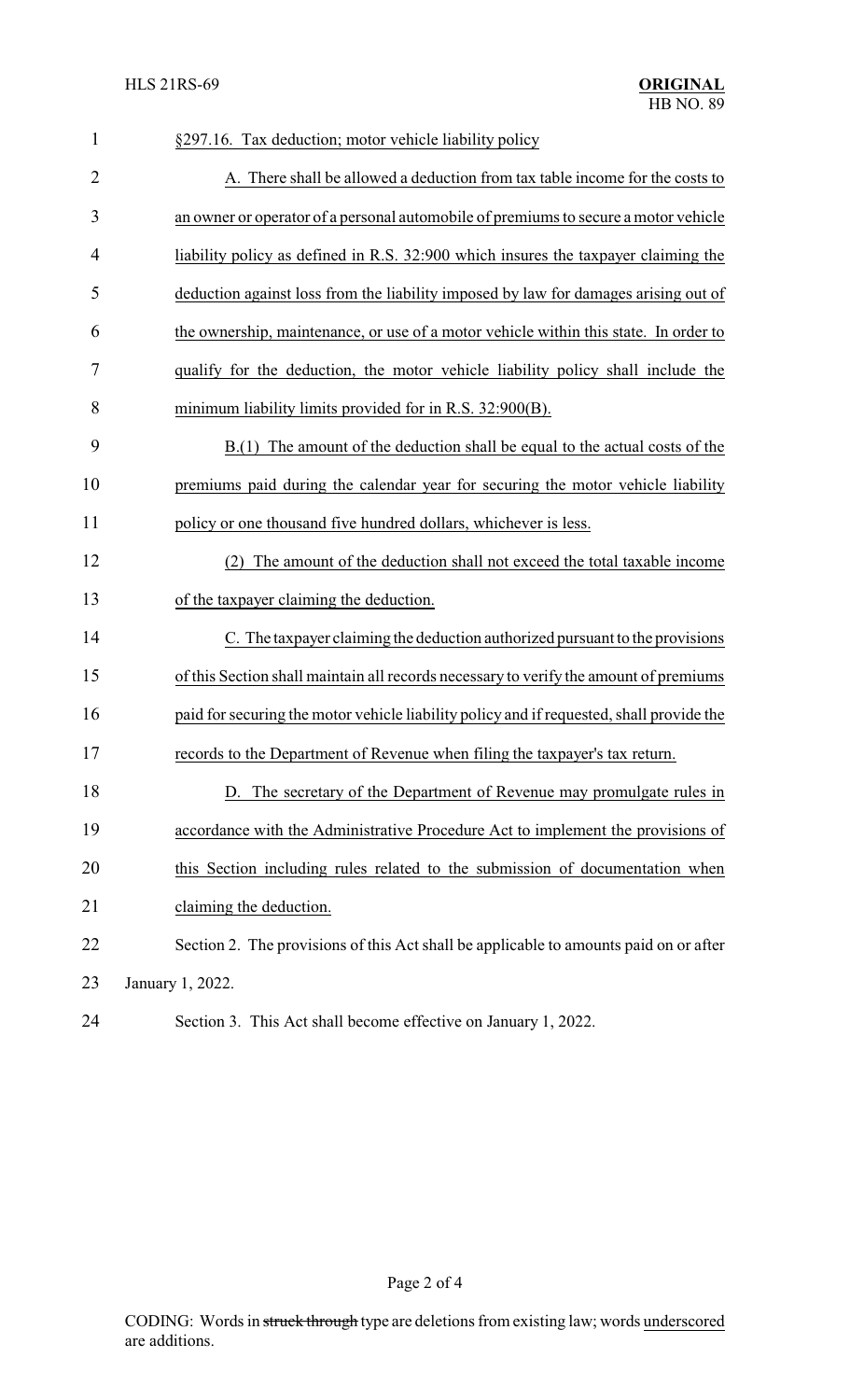#### DIGEST

The digest printed below was prepared by House Legislative Services. It constitutes no part of the legislative instrument. The keyword, one-liner, abstract, and digest do not constitute part of the law or proof or indicia of legislative intent. [R.S. 1:13(B) and 24:177(E)]

| HB 89 Original | 2021 Regular Session | <b>Bagley</b> |
|----------------|----------------------|---------------|
|----------------|----------------------|---------------|

**Abstract:** Establishes an individual income tax deduction not to exceed \$1,500 for the costs for premiums to secure a motor vehicle liability policy which insures against damages arising out of the ownership or use of a motor vehicle in Louisiana.

Present law defines a "motor vehicle liability policy" as an owner's or operator's policy of liability insurance issued by an insurance carrier for the benefit of the person named as the insured. Further requires the liability policy to provide for minimum liability limits as follows:

- (1) \$15,000 for bodily injury to or death of one person in any one accident.
- (2) \$30,000 for bodily injury to or death of two or more persons in any one accident.
- (3) \$25,000 for damage to or destruction of property of others in any one accident.

## Proposed law retains present law.

Proposed law provides for the establishment of an individual income tax deduction for the costs of premiums a taxpayer owner or operator of a personal automobile pays to secure a motor vehicle liability policy which insures the taxpayer claiming the deduction against loss arising out of the ownership or use of a motor vehicle within this state.

Proposed law provides that in order to qualify for the deduction, the motor vehicle liability policy shall include the minimum liability limits provided for in present law.

Proposed law requires the amount of the deduction to equal the actual costs of the premiums paid during the calendar year for securing the motor vehicle liability policy or \$1,500, whichever is less. Proposed law prohibits the amount of the deduction from exceeding the total taxable income of the taxpayer claiming the deduction.

Proposed law requires the taxpayer claiming the deduction to maintain all records necessary to verify the amount of premiums paid for securing the motor vehicle liability insurance and if requested, to provide the records to the Dept. of Revenue when filing the taxpayer's tax return.

Proposed law authorizes the promulgation of rules in accordance with present law (Administrative Procedure Act) to implement the provisions of proposed law including rules related to the submission of documentation when claiming the deduction.

Present law defines "tax table income" for resident individuals as adjusted gross income plus interest on certain state or political subdivision obligations less items such as gratuitous grants, loans, or other disaster benefits included in federal adjusted gross income, federal income tax liability, amounts deposited into medical or educational savings accounts, and excess personal exemptions and deductions.

Proposed law retains present law but adds to the list of income not included in "tax table income" the costs for premiums a taxpayer owner or operator of a personal automobile pays to secure a motor vehicle liability policy.

## Page 3 of 4